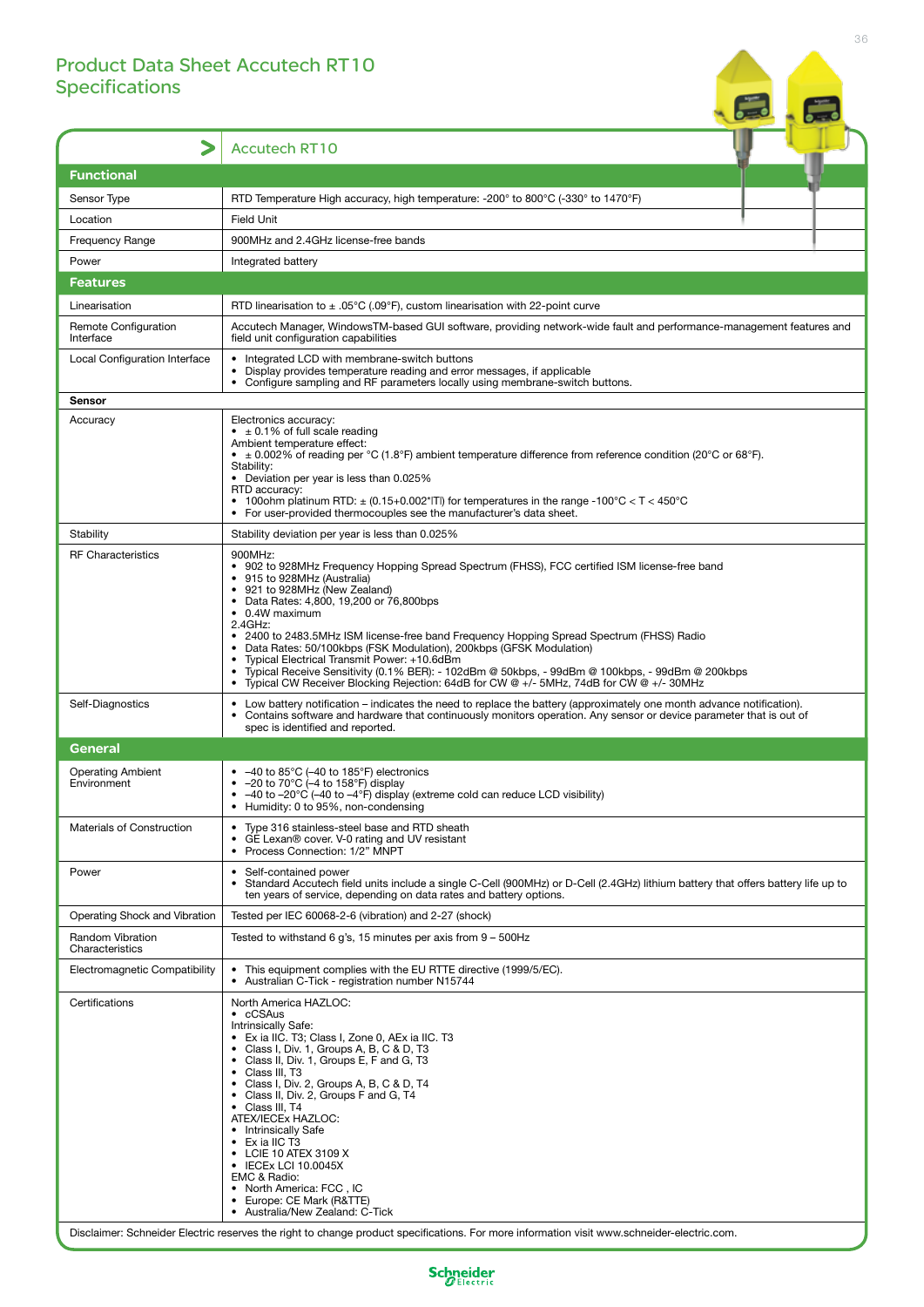## Product Data Sheet Accutech RT10 Model Code

|               | TBUARTTJPN00B0N000 represents a typical part number.                                                   |
|---------------|--------------------------------------------------------------------------------------------------------|
| <b>Model</b>  | <b>Type</b>                                                                                            |
| <b>TBUART</b> | Wireless RTD Temperature Field Unit                                                                    |
| Code          | <b>Select: RF Module Type</b>                                                                          |
| T             | 902MHz - 928MHz band (FCC / IC)                                                                        |
| D             | 915MHz - 928MHz band (Australia)                                                                       |
| N             | 915MHz - 921MHz band (New Zealand)                                                                     |
| F             | 2.4GHz                                                                                                 |
| Code          | <b>Select: Safety Certifications</b>                                                                   |
| J             | Intrinsically Safe Protection<br>CSA – see product data sheet for certification details                |
| Q             | ATEX & IECEx - see product data sheet for certification details                                        |
| Code          | <b>Select: Housing &amp; Battery Pack</b>                                                              |
| P             | NEMA4 Polycarbonate Housing with 1 Cell (Available with Intrinsically Safe Rating)                     |
| Code          | <b>Select: Future Option</b>                                                                           |
| N             | None                                                                                                   |
| Code          | Select: Integral Antenna or Cable & Connector Interface                                                |
| 00            | Integral Antenna with antenna cover. The 2.4GHz unit also comes with an external antenna connector.    |
| 01            | For 900MHz RF Module Systems Only:<br>External YAGI Antenna, 6db, attached to base of unit             |
| 10            | 10ft. (3.01m) cable with N-Male connector for remote antenna configurations                            |
| 25            | 25ft. (6.72m) cable with N-Male connector for remote antenna configurations                            |
| Code          | <b>Select: Sensor Mounting</b>                                                                         |
| S             | Integrated RTD (Requires selection of Type, Fitting and Probe length below)                            |
| В             | Remotely mounted RTD - c/w NEMA4 Aluminum rear-entry junction box (RTD & Bracket not included)         |
| D             | Remotely mounted RTD - c/w NEMA4X Stainless Steel rear-entry junction box (RTD & Bracket not included) |
| Code          | <b>Select: RTD Type</b>                                                                                |
| 0             | No RTD (purchased separately)                                                                          |
| $\mathbf{1}$  | 4 Wire DIN curve 100 ohm platinum RTD                                                                  |
| Code          | <b>Select: Fitting</b>                                                                                 |
| N             | No RTD (Purchased separately - junction box provided for field termination)                            |
| B             | Spring-loaded fitting (Customer to install in thermowell)                                              |
| D             | Direct-insertion, welded                                                                               |
| Code          | Select: Probe Length – 0.5 inch increments only                                                        |
| 000           | No RTD (Purchased separately)                                                                          |
| <b>XXX</b>    | Enter Required Probe length XX . X inches as XXX (no decimal point) - contact factory for > 9 inches   |